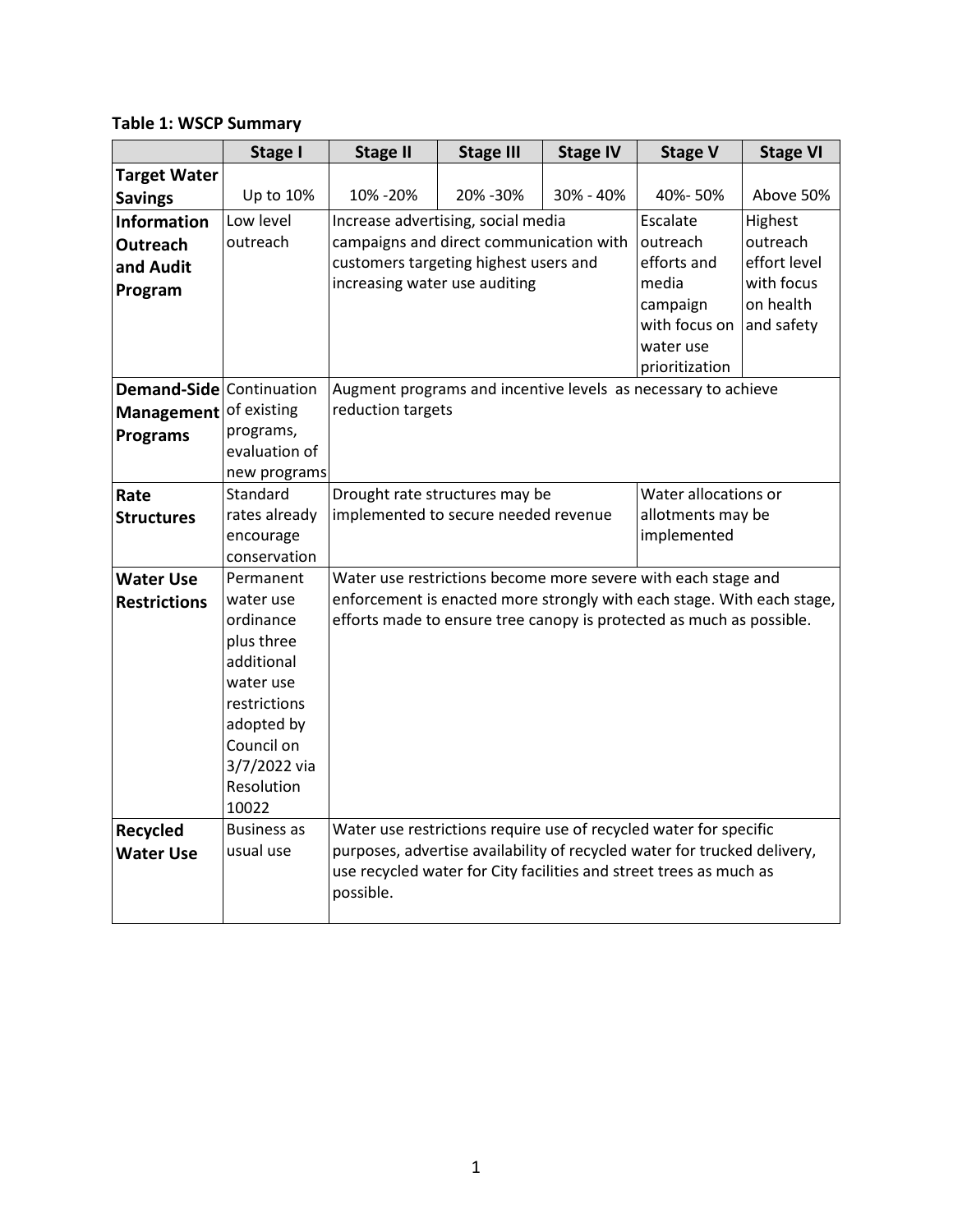# **APPENDIX H - Water Shortage Contingency Plan Use Restrictions**

# **WATER USE RESTRICTIONS**

Water use restrictions will depend on local conditions and on the length of the water shortage or drought. The City's Water Shortage Contingency Plan identifies measures appropriate for various stages of action, based on reduction targets for each stage. Section A of this Appendix describes the City's existing water use regulations. The restrictions in Section B are additional restrictions that could be applied in various stages or a drought or other water supply shortage. These staged restrictions are intended to serve as tools within the broader framework of the Urban Water Shortage Contingency Plan, to help the City reduce potable water consumption.

Implementation of individual restrictions within each stage shall be carried out at the direction of the City Council, in response to its assessment of local water supply conditions, feasibility, and consumption trends. The Council may, in its discretion, opt to revise, delete or include different elements than those described below, so long as the restrictions implemented serve the overall purpose of reducing local consumption.

- **A.** Permanent Water Use Regulations (*See* Palo Alto Municipal Code Section 12.32.010)
- 1. Flooding or runoff of potable water into gutters, driveways, sidewalks, streets or other unlandscaped areas is prohibited.
- 2. An operating shut-off valve is required for hoses used to wash cars, boats, trailers, buses or other vehicles, or to wash sidewalks, building structures, other hard-surfaced areas or parts thereof. Use of a hose for such purposes should be avoided whenever possible.
- 3. Potable water for consolidation of backfill and other nondomestic uses in construction shall not be used if other water sources, such as reclaimed water, are available, as determined by the Director of Utilities or his or her designee. Applicants for hydrant permits from the city of Palo Alto shall be deemed to have consented to restrictions on water use which may be imposed by the Director of Utilities or his or her designee.
- 4. Any broken or defective plumbing, sprinklers, watering or irrigation systems which permit the escape or leakage of water shall be repaired or replaced as soon as possible, but no later than the date established by the Director of Utilities, or his or her designee, as reasonable after observation of the broken or defective system.
- 5. Ornamental landscape<sup>1</sup> or turf irrigation with potable water shall not be allowed between 10:00 a.m. and 6:00 p.m., except via hand watering with a bucket or a hose with an operating shut-off valve.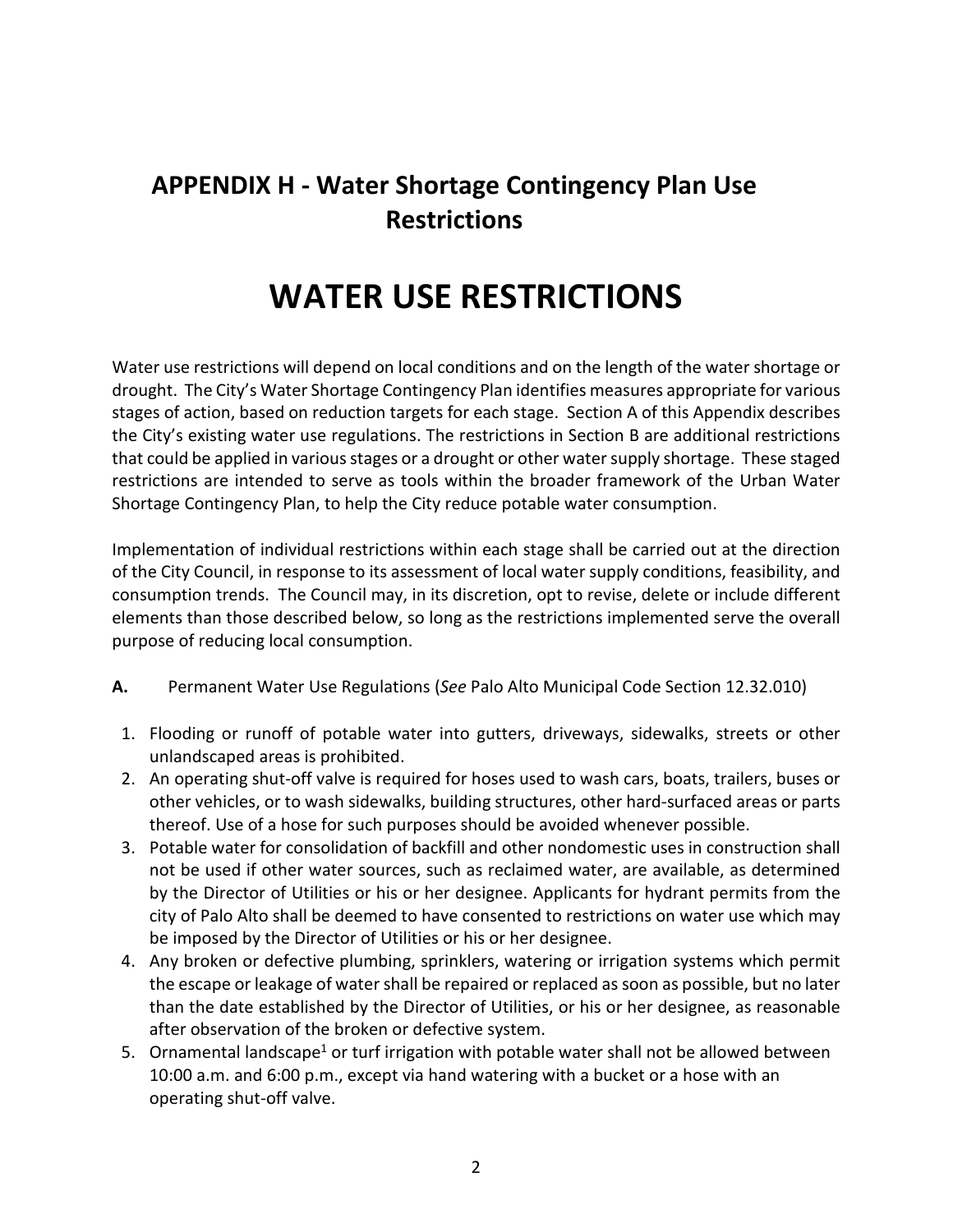- 6. The use of potable water in a fountain or other decorative water feature is prohibited, except where the water is part of a recirculating system.
- 7. The use of potable water for street sweepers/washers is prohibited if non-potable water is available, as determined by the Director of Utilities, or his or her designee.
- 8. Commercial car washes must use recycled water systems, if economically feasible.
- **B.** Additional Restrictions Available for Council's Consideration in Droughts or Other Water Supply Shortages

#### Stage I – Minimum Water Supply Shortage: Up to 10% Target Water Savings

- 1. Irrigation with potable water during and within 48 hours after a measurable rainfall of at least one fourth of one inch of rain, as determined by the Director of Utilities, or his or her designee, and posted on the Palo Alto website, is prohibited.
- 2. The application of potable water to driveways, sidewalks, buildings, structures, patios, parking lots, or other hard surfaced areas is prohibited, except where necessary to address an immediate health and safety need or to comply with a term or condition in a permit issued by a state or federal agency.
- 3. Irrigation of ornamental turf on public street medians with potable water is prohibited.

### Stage II – Moderate Water Supply Shortage: 10% - 20% Target Water Savings

- 1. Restaurants and other food service operations shall serve water to customers only upon request.
- 2. Operators of hotels and motels shall provide guests with the option of choosing not to have towels and linens laundered daily. The hotel or motel shall prominently display notice of this option in each guestroom using clear and easily understood language.

#### Stage III – Severe Water Supply Shortage: 20% - 30% Target Water Savings

All water use restrictions for Stage II, and the following:

- 1. The irrigation of ornamental landscapes<sup>1</sup> or turf with potable water more than three days per week is prohibited during the months of April through October.<sup>2</sup>
- 2. The irrigation of ornamental landscapes<sup>1</sup> or turf with potable water more than one day per week is prohibited during the months of November through March. 2
- 3. The filling of newly constructed pools, spas and hot tubs is prohibited.
- 4. Water allocations may be imposed.
- 4. Golf courses, schools, and parks have the option to be placed on Alternative Irrigation Plans with targets established by the Director of Utilities.

## Stage IV – Severe to Critical Water Supply Shortage: 30% - 40% Target Water Savings

All water use restrictions for Stages II, and III, and the following:

- 1. The irrigation of ornamental landscapes<sup>1</sup> or turf with potable water more than two days per week is prohibited during the months of April through October.<sup>2</sup>
- 2. Water allocations may be imposed.